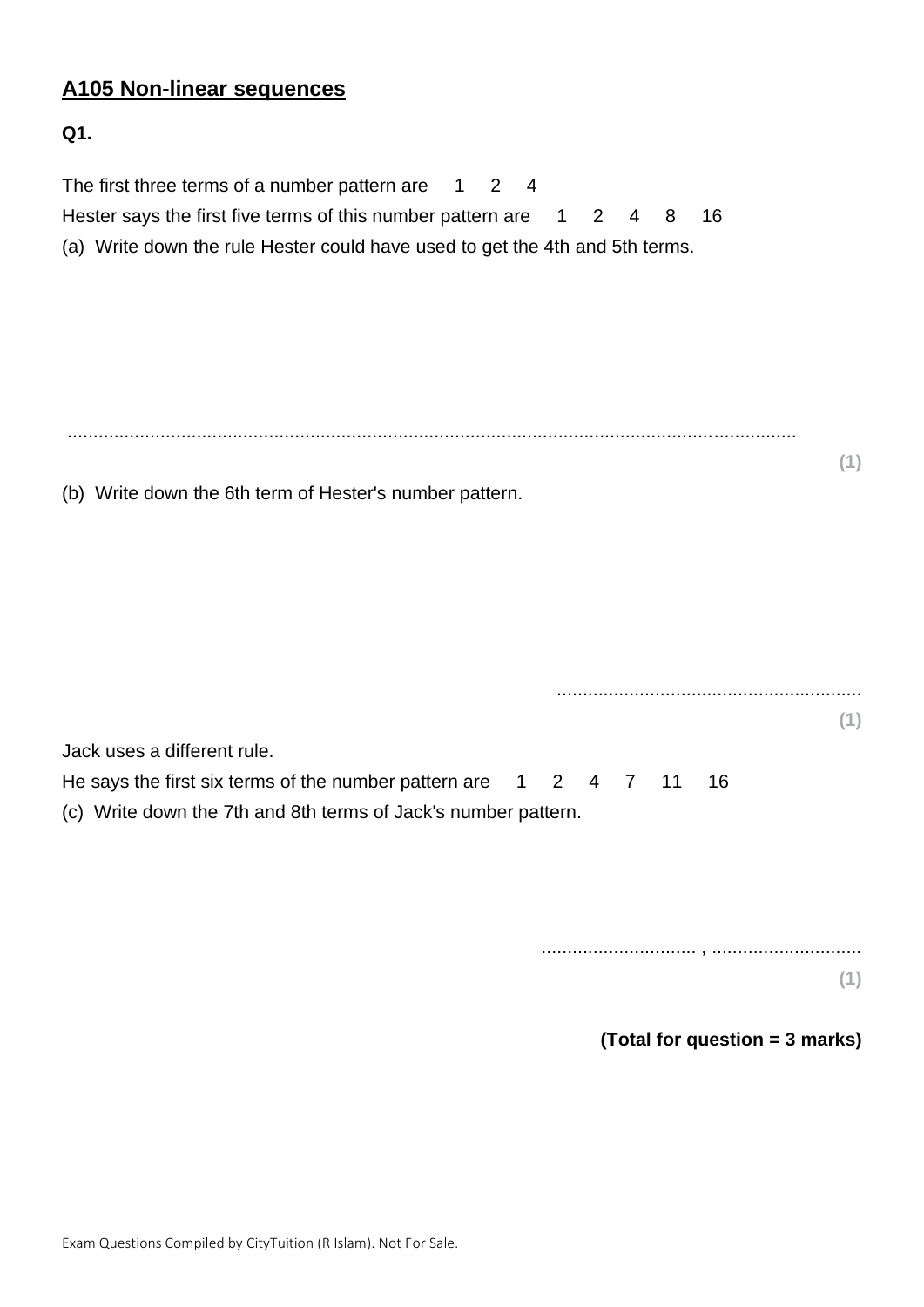**Q2.**

|     | Here are the first 7 terms of a quadratic sequence.                                                             |   |   |    |    |    |    |    |                                       |  |
|-----|-----------------------------------------------------------------------------------------------------------------|---|---|----|----|----|----|----|---------------------------------------|--|
|     |                                                                                                                 | 3 | 6 | 11 | 18 | 27 | 38 | 51 |                                       |  |
|     | (a) Find the next term in this sequence.                                                                        |   |   |    |    |    |    |    |                                       |  |
|     |                                                                                                                 |   |   |    |    |    |    |    |                                       |  |
|     |                                                                                                                 |   |   |    |    |    |    |    | (1)                                   |  |
|     | The <i>n</i> th term of a different sequence is $2n^2 + 5$                                                      |   |   |    |    |    |    |    |                                       |  |
|     | (b) Work out the 6th term of this sequence.                                                                     |   |   |    |    |    |    |    |                                       |  |
|     |                                                                                                                 |   |   |    |    |    |    |    |                                       |  |
|     |                                                                                                                 |   |   |    |    |    |    |    |                                       |  |
|     |                                                                                                                 |   |   |    |    |    |    |    |                                       |  |
|     |                                                                                                                 |   |   |    |    |    |    |    |                                       |  |
|     |                                                                                                                 |   |   |    |    |    |    |    | (1)                                   |  |
|     |                                                                                                                 |   |   |    |    |    |    |    | (Total for question = 2 marks)        |  |
| Q3. |                                                                                                                 |   |   |    |    |    |    |    |                                       |  |
|     |                                                                                                                 |   |   |    |    |    |    |    |                                       |  |
|     | Here are the first six terms of an arithmetic sequence.                                                         |   |   |    |    |    |    |    |                                       |  |
| (a) | Find an expression, in terms of $n$ , for the $n$ th term of this sequence.                                     | 3 | 8 | 13 |    | 18 | 23 | 28 |                                       |  |
|     |                                                                                                                 |   |   |    |    |    |    |    |                                       |  |
|     |                                                                                                                 |   |   |    |    |    |    |    |                                       |  |
|     |                                                                                                                 |   |   |    |    |    |    |    |                                       |  |
|     |                                                                                                                 |   |   |    |    |    |    |    |                                       |  |
|     |                                                                                                                 |   |   |    |    |    |    |    |                                       |  |
|     |                                                                                                                 |   |   |    |    |    |    |    | (2)                                   |  |
|     | The <i>n</i> th term of a different sequence is $3n^2$<br>Nathan says that the 4th term of this sequence is 144 |   |   |    |    |    |    |    |                                       |  |
| (b) | Is Nathan right?                                                                                                |   |   |    |    |    |    |    |                                       |  |
|     | Show how you get your answer.                                                                                   |   |   |    |    |    |    |    |                                       |  |
|     |                                                                                                                 |   |   |    |    |    |    |    |                                       |  |
|     |                                                                                                                 |   |   |    |    |    |    |    | (1)<br>(Total for question = 3 marks) |  |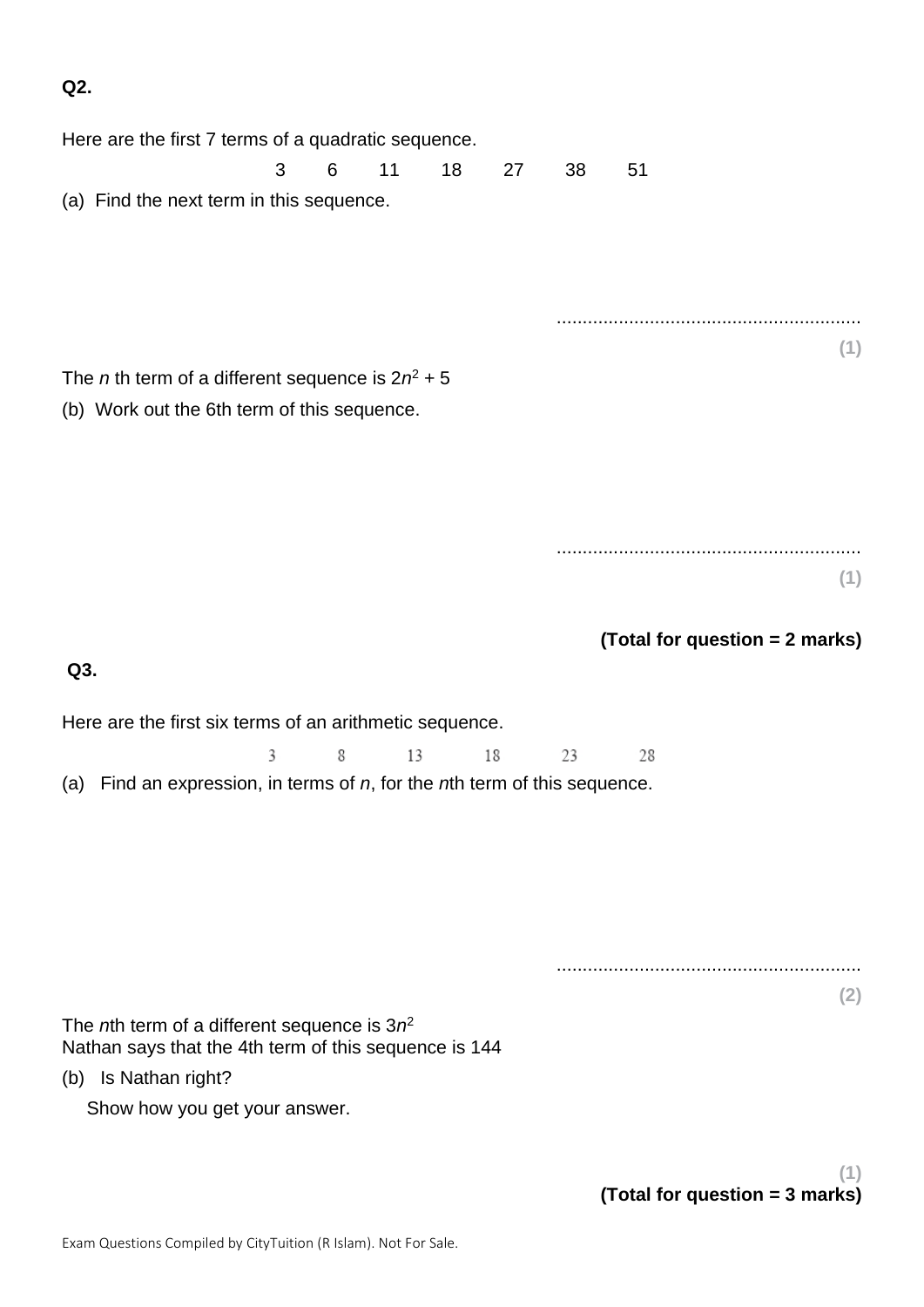**Q4.**

| Here are the first six terms of a Fibonacci sequence.               |             |              |          |         |   |   |  |     |
|---------------------------------------------------------------------|-------------|--------------|----------|---------|---|---|--|-----|
|                                                                     | $\mathbf 1$ | $\mathbf{1}$ | 2        | 3       | 5 | 8 |  |     |
| The rule to continue a Fibonacci sequence is,                       |             |              |          |         |   |   |  |     |
| the next term in the sequence is the sum of the two previous terms. |             |              |          |         |   |   |  |     |
| (a) Find the 9th term of this sequence.                             |             |              |          |         |   |   |  |     |
|                                                                     |             |              |          |         |   |   |  |     |
|                                                                     |             |              |          |         |   |   |  |     |
|                                                                     |             |              |          |         |   |   |  |     |
|                                                                     |             |              |          |         |   |   |  |     |
|                                                                     |             |              |          |         |   |   |  | (1) |
|                                                                     |             |              |          |         |   |   |  |     |
| The first three terms of a different Fibonacci sequence are         |             |              |          |         |   |   |  |     |
|                                                                     |             | a            | $\bm{b}$ | $a + b$ |   |   |  |     |
| (b) Show that the 6th term of this sequence is $3a + 5b$            |             |              |          |         |   |   |  |     |
|                                                                     |             |              |          |         |   |   |  |     |
|                                                                     |             |              |          |         |   |   |  |     |
|                                                                     |             |              |          |         |   |   |  |     |
|                                                                     |             |              |          |         |   |   |  |     |

**(2)**

Given that the 3rd term is 7 and the 6th term is 29,

(c) find the value of *a* and the value of *b*.

| (3) |  |
|-----|--|

**(Total for question = 6 marks)**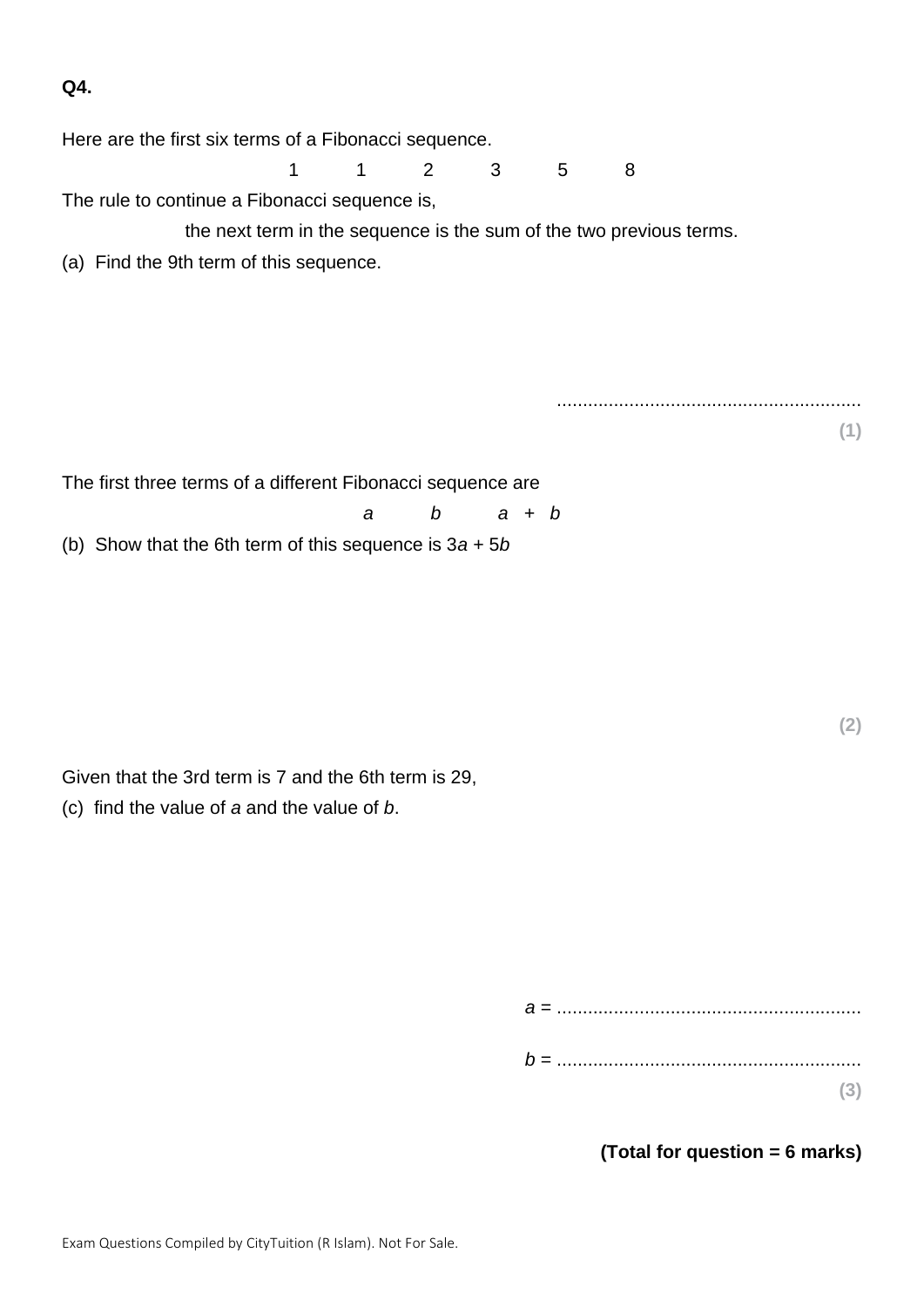**Q5.**

| Here are the first five terms of a sequence.                                                               |   |             |    |                                |  |  |  |  |
|------------------------------------------------------------------------------------------------------------|---|-------------|----|--------------------------------|--|--|--|--|
| $\overline{2}$                                                                                             | 8 | 18          | 32 | 50                             |  |  |  |  |
| (a) Find the next term of this sequence.                                                                   |   |             |    |                                |  |  |  |  |
|                                                                                                            |   |             |    |                                |  |  |  |  |
|                                                                                                            |   |             |    | (1)                            |  |  |  |  |
| The nth term of a different sequence is<br>(b) Work out the 5th term of this sequence.                     |   | $3n^2 - 10$ |    |                                |  |  |  |  |
|                                                                                                            |   |             |    |                                |  |  |  |  |
|                                                                                                            |   |             |    | (1)                            |  |  |  |  |
|                                                                                                            |   |             |    |                                |  |  |  |  |
|                                                                                                            |   |             |    | (Total for question = 2 marks) |  |  |  |  |
| Q6.                                                                                                        |   |             |    |                                |  |  |  |  |
| The <i>n</i> th term of a number sequence is $n^2 + 7$<br>(a) Find the first three terms of this sequence. |   |             |    |                                |  |  |  |  |
|                                                                                                            |   |             |    |                                |  |  |  |  |
|                                                                                                            |   |             |    |                                |  |  |  |  |
|                                                                                                            |   |             |    |                                |  |  |  |  |
| 128 is a term of this sequence.<br>(b) Which term?                                                         |   |             |    | (2)                            |  |  |  |  |
|                                                                                                            |   |             |    |                                |  |  |  |  |
|                                                                                                            |   |             |    |                                |  |  |  |  |
|                                                                                                            |   |             |    |                                |  |  |  |  |

**(1)**

**(Total for question = 3 marks)**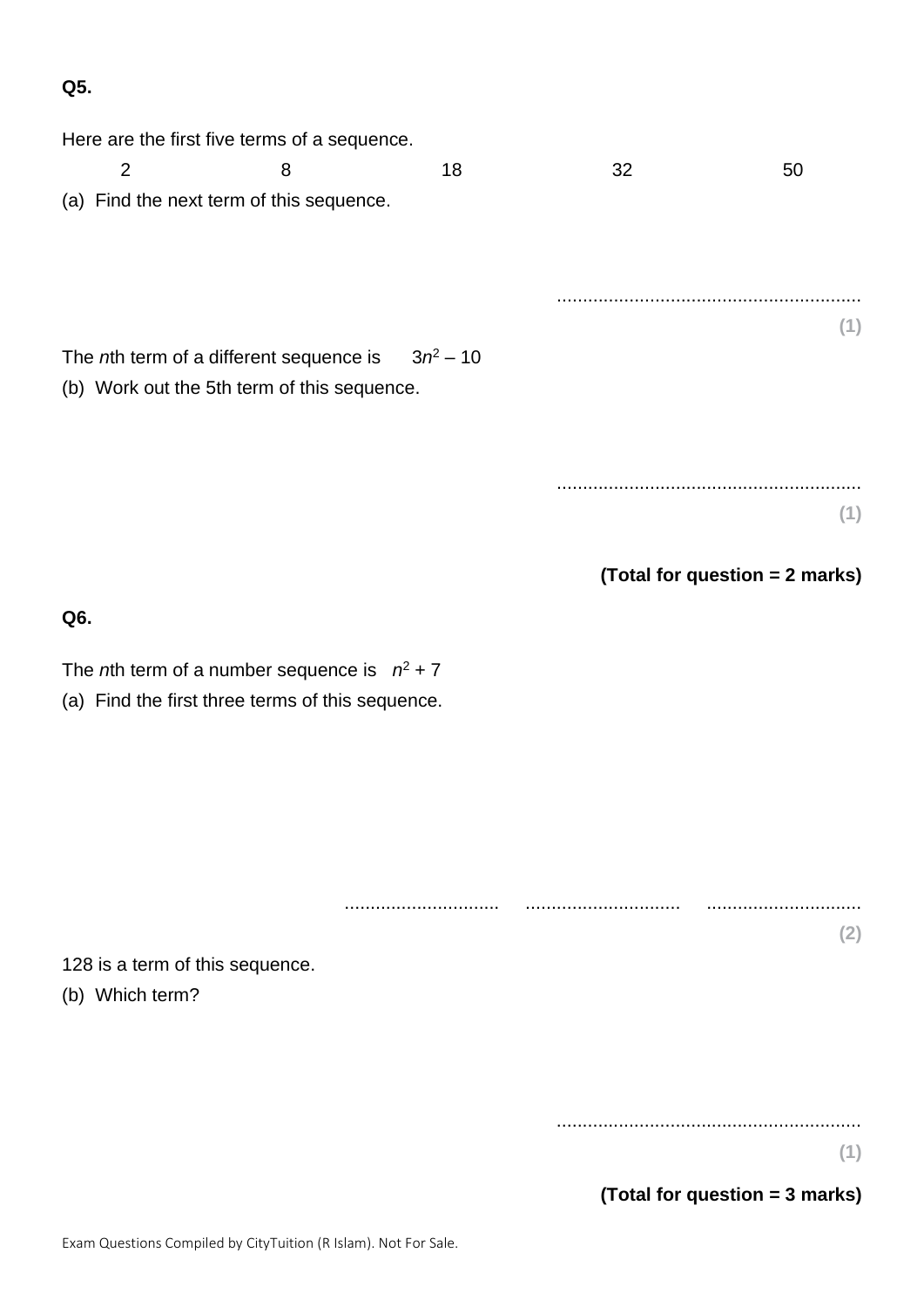**Q7.**

Here are the first five terms of a Fibonacci sequence.

3 3 6 9 15

(a) Write down the next two terms of the sequence.

The first three terms of a different Fibonacci sequence are

*a a* 2*a*

(b) Find the 6th term of this sequence.

........................................................... **(2)**

**(Total for question = 3 marks)**

................ , ................

**(1)**

**Q8.**

The *n*th term of a sequence is 2*n*<sup>2</sup> − 1 The *n*th term of a different sequence is 40 − *n* 2 Show that there is only one number that is in both of these sequences.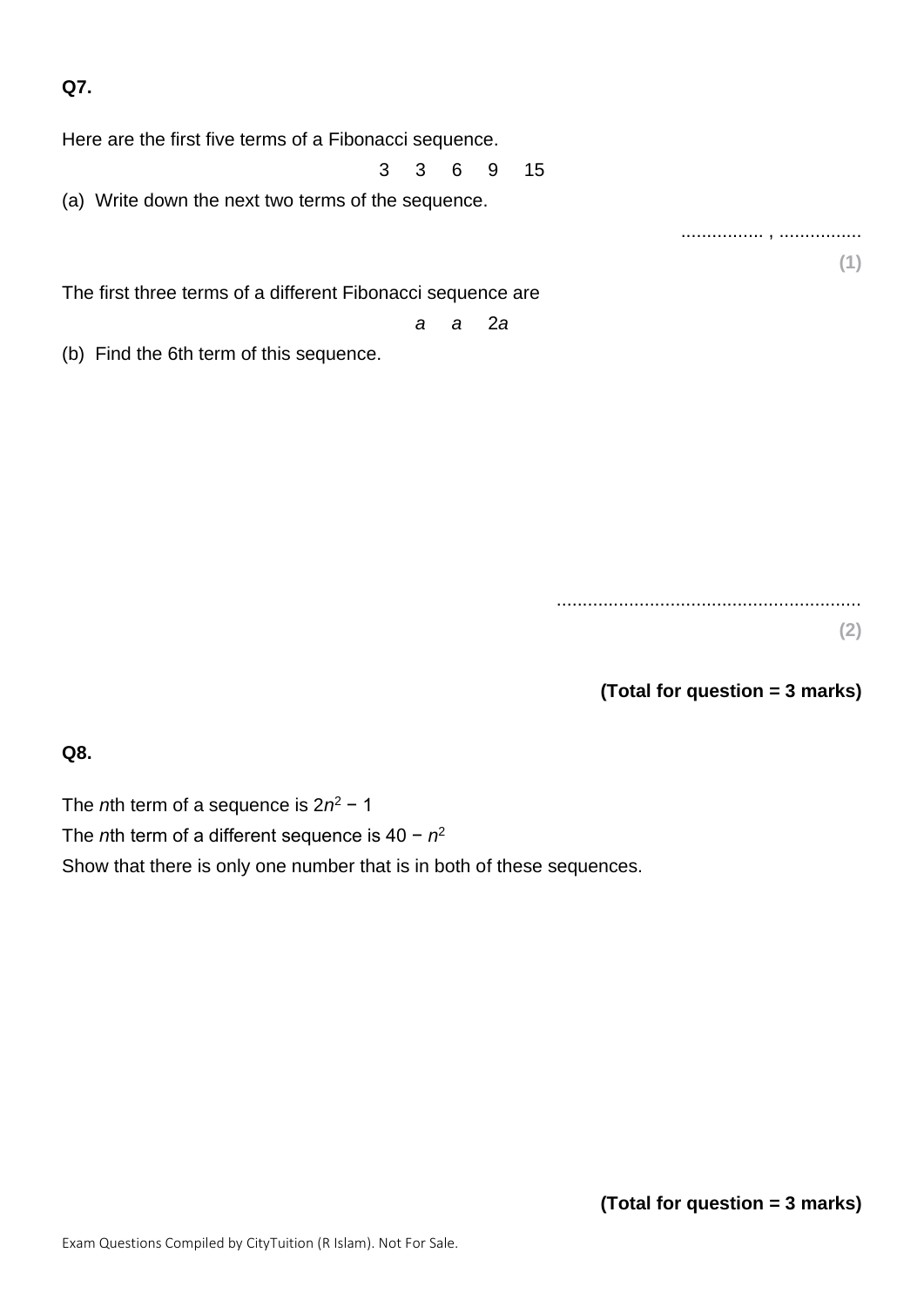### **Q9.**

Here are the first five terms of a number sequence.

18 54  $\overline{2}$  $6\overline{6}$ 162

(a) Work out the next term of the sequence.

(b) Explain how you worked out your answer.

(c) Find the nth term of this geometric sequence.

**(2)**

**(1)**

**(1)**

#### **(Total for question = 4 marks)**